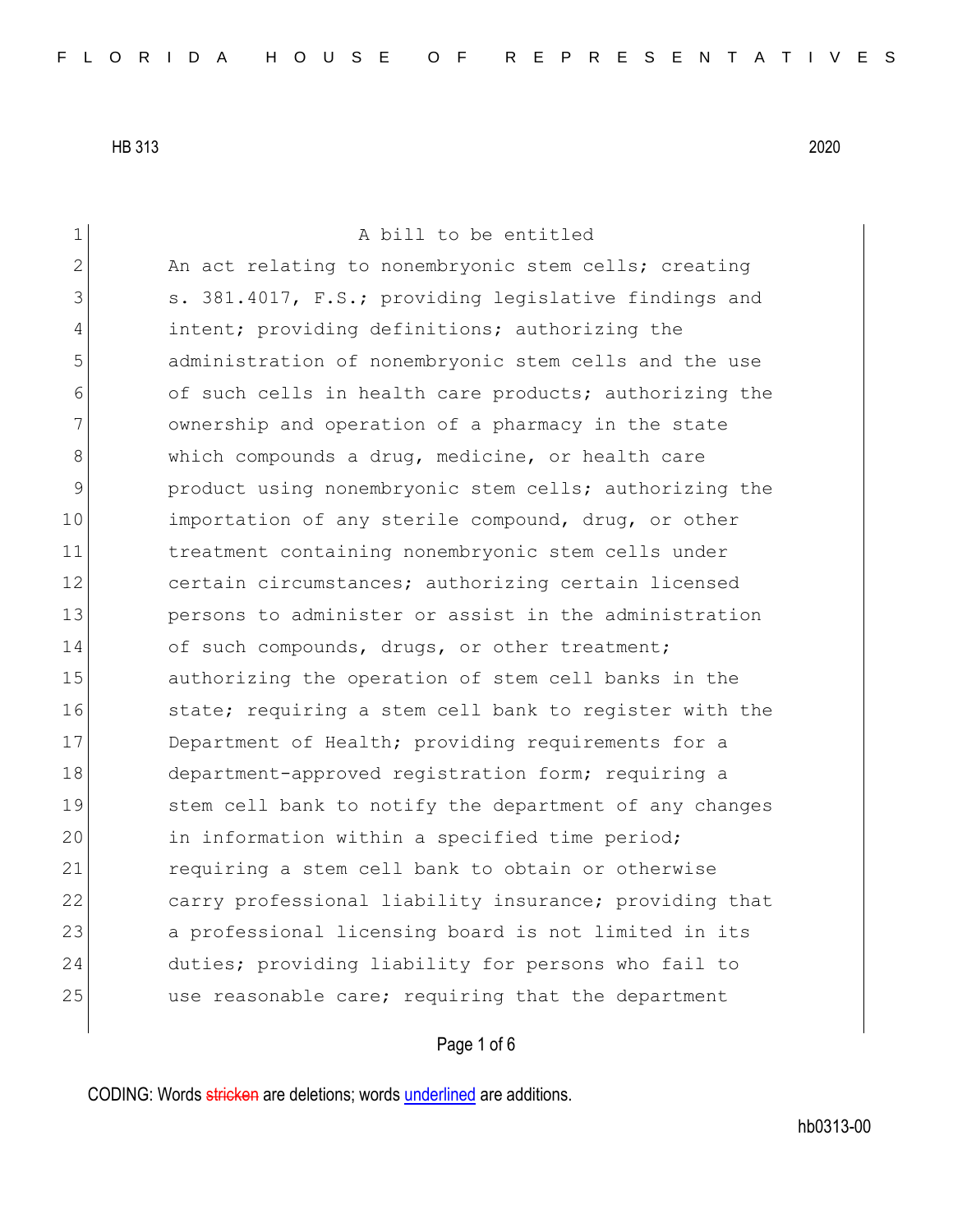| FLORIDA HOUSE OF REPRESENTATIVES |  |
|----------------------------------|--|
|----------------------------------|--|

| 26 | adopt by rule standards developed by an independent              |
|----|------------------------------------------------------------------|
| 27 | third party; providing an effective date.                        |
| 28 |                                                                  |
| 29 | Be It Enacted by the Legislature of the State of Florida:        |
| 30 |                                                                  |
| 31 | Section 1. Section 381.4017, Florida Statutes, is created        |
| 32 | to read:                                                         |
| 33 | 381.4017 Nonembryonic stem cells; stem cell bank                 |
| 34 | registration.-                                                   |
| 35 | The Legislature finds that access to safe and high-<br>(1)       |
| 36 | quality health care services and products is of concern to all   |
| 37 | persons and regenerative medicine, including the use of          |
| 38 | nonembryonic stem cells, is a promising area of healthcare. It   |
| 39 | is the intent of the Legislature to encourage and facilitate the |
| 40 | safety of all health care services and products.                 |
| 41 | (2) As used in this section, the term:                           |
| 42 | "Allogeneic" means originating from the body of<br>(a)           |
| 43 | another person.                                                  |
| 44 | "Autologous" means originating from within a person's<br>(b)     |
| 45 | own body.                                                        |
| 46 | "Department" means the Department of Health.<br>(C)              |
| 47 | "Independent third party" means an organization:<br>(d)          |
| 48 | That provides industry safety standards, relevant<br>1.          |
| 49 | research, and an industry-specific database in association with  |
| 50 | one or more stem cell banks; and                                 |
|    |                                                                  |

Page 2 of 6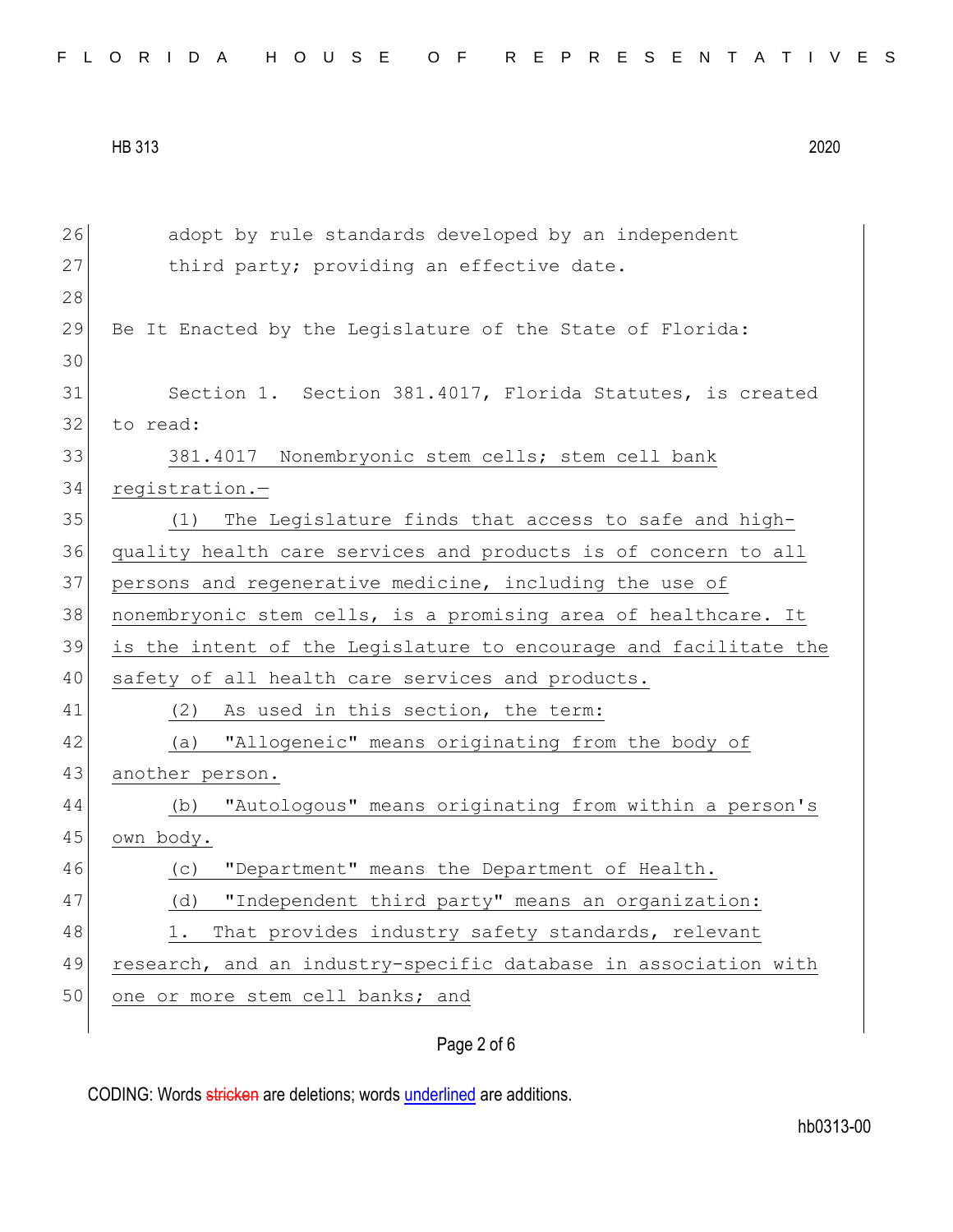| FLORIDA HOUSE OF REPRESENTATIVES |  |
|----------------------------------|--|
|----------------------------------|--|

| 51 | Whose members are registered with the department.<br>2.          |
|----|------------------------------------------------------------------|
| 52 | "Nonembryonic stem cells" means autologous or<br>(e)             |
| 53 | allogeneic cellular material that:                               |
| 54 | Has not been isolated or obtained directly from human<br>1.      |
| 55 | embryos; and                                                     |
| 56 | May have been or may be combined with one or more:<br>2.         |
| 57 | Naturally occurring biomaterials; or<br>а.                       |
| 58 | Materials approved or cleared by the United States Food<br>b.    |
| 59 | and Drug Administration or other applicable agency or authority. |
| 60 | (f)<br>"Stem cell bank" means a facility that stores             |
| 61 | nonembryonic stem cells.                                         |
| 62 | Nonembryonic stem cells may be administered to a<br>(3)          |
| 63 | person by:                                                       |
|    |                                                                  |
| 64 | Himself or herself; or<br>(a)                                    |
| 65 | A person licensed or authorized in this state to<br>(b)          |
| 66 | administer or assist in the administration of medicine or health |
| 67 | care if such person administers or assists in the administration |
| 68 | of the nonembryonic stem cells using a mode of administration    |
| 69 | permitted under his or her license or authorization.             |
| 70 | A health care product may be compounded using<br>(4)             |
| 71 | nonembryonic stem cells as a sterile ingredient either by        |
| 72 | themselves or in combination with other sterile ingredients. A   |
| 73 | pharmacy that compounds a drug, medicine, or health care product |
| 74 | using nonembryonic stem cells may be owned or operated, or both, |
| 75 | in this state.                                                   |

## Page 3 of 6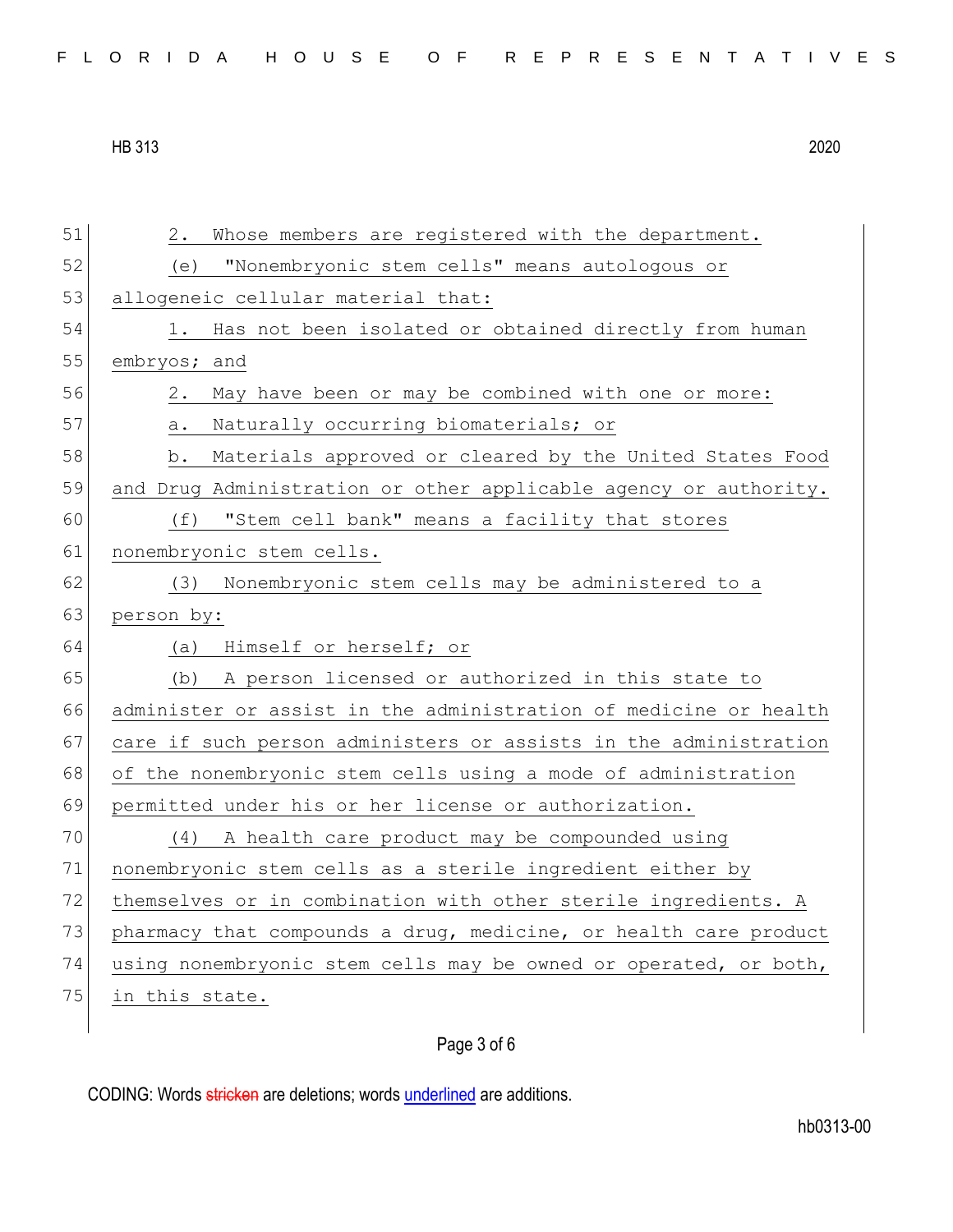76 (5)(a) A person may import into this state any sterile 77 compound, drug, or other treatment containing nonembryonic stem 78 cells if such compound, drug, or other treatment: 79 1. Was obtained without violating the laws of the 80 jurisdiction in which it was obtained; and 81 2. Is for personal use. 82 (b) A person licensed or authorized in this state to 83 administer or assist in the administration of medicine or health 84 care may administer or assist in the administration of the 85 imported sterile compound, drug, or other treatment containing 86 nonembryonic stem cells if such person administers or assists in 87 the administration of such compound, drug, or other treatment 88 using a mode of administration permitted under his or her 89 license or authorization. 90 (6)(a) Notwithstanding any other provision of law, a stem 91 cell bank may operate in this state. 92 (b) Before organizing or arranging for the operation of a 93 stem cell bank in this state, a stem cell bank must register 94 with the department by submitting a department-approved 95 registration form that contains: 96 1. The name, street address, and telephone number of the 97 stem cell bank. 98 2. The name, street address, and telephone number of each 99 officer, director, or organizational official of the stem cell 100 bank who is responsible for the operation of the stem cell bank.

## Page 4 of 6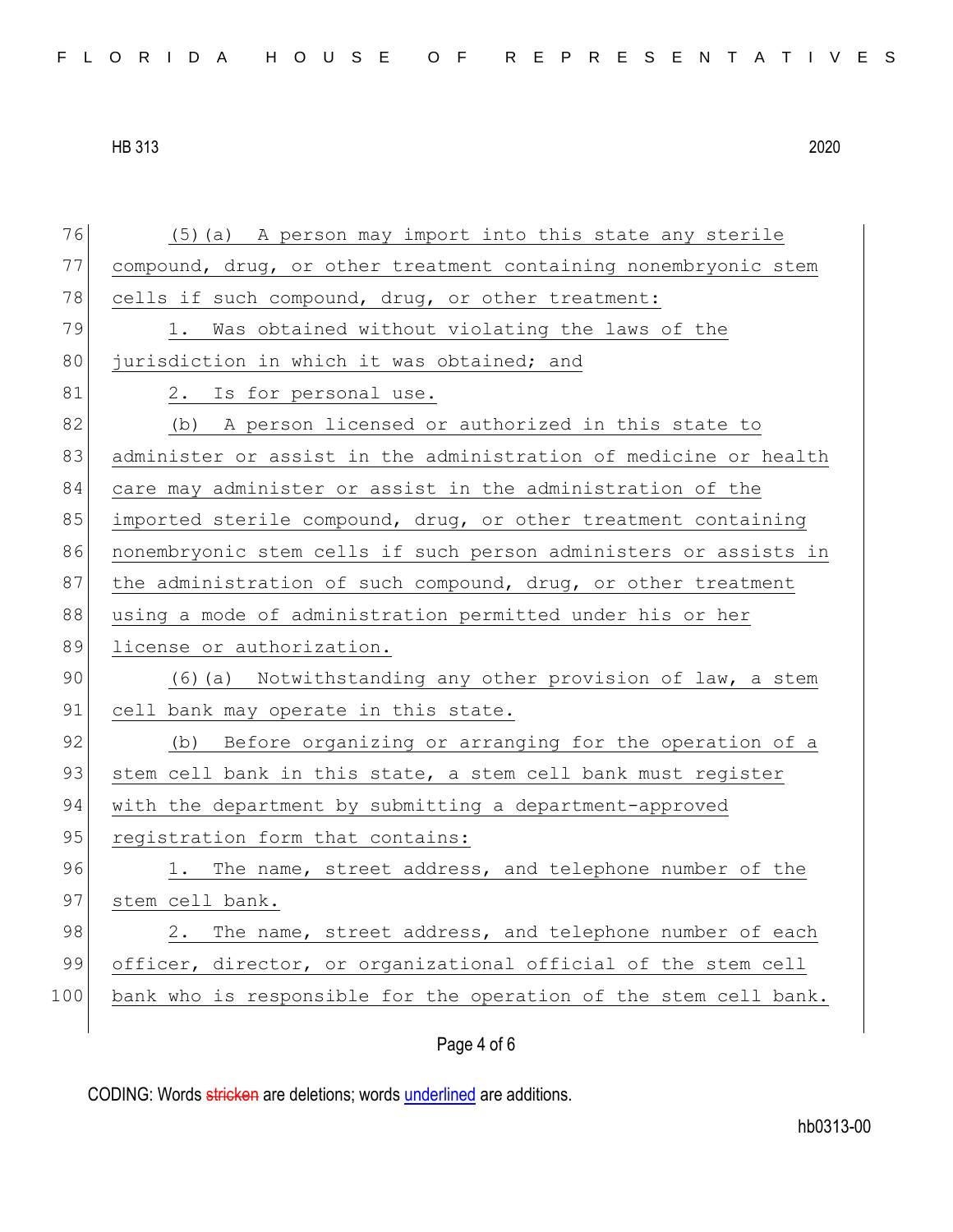101 3. Identification of the types of human tissue used in 102 business or research at the stem cell bank. 103 4. Identification of the product names produced at the 104 stem cell bank for distribution. 105 5. Any other information required for registration by the 106 department. 107 (c) Each stem cell bank shall notify the department in 108 writing of any change in the information required for 109 registration not later than 10 days after such change goes into 110 effect. 111 (d) Each stem cell bank that operates in this state must 112 obtain or otherwise carry, before engaging in such business, a 113 policy of professional liability insurance that insures the stem 114 cell bank against any liability arising from the operation of 115 such business. 116 (7) This section does not absolve: 117 (a) A professional licensing board of the duty to regulate 118 licenses or otherwise prohibit or limit the powers and duties of 119 a licensing board to regulate the procedures used to administer 120 nonembryonic stem cells. 121 (b) Any person of civil or criminal liability or penalty 122 for failure to use the reasonable care, skill, or knowledge 123 ordinarily used in rendering health care services or 124 administering health care products under similar circumstances. 125 (8) The department shall adopt by rule standards developed

## Page 5 of 6